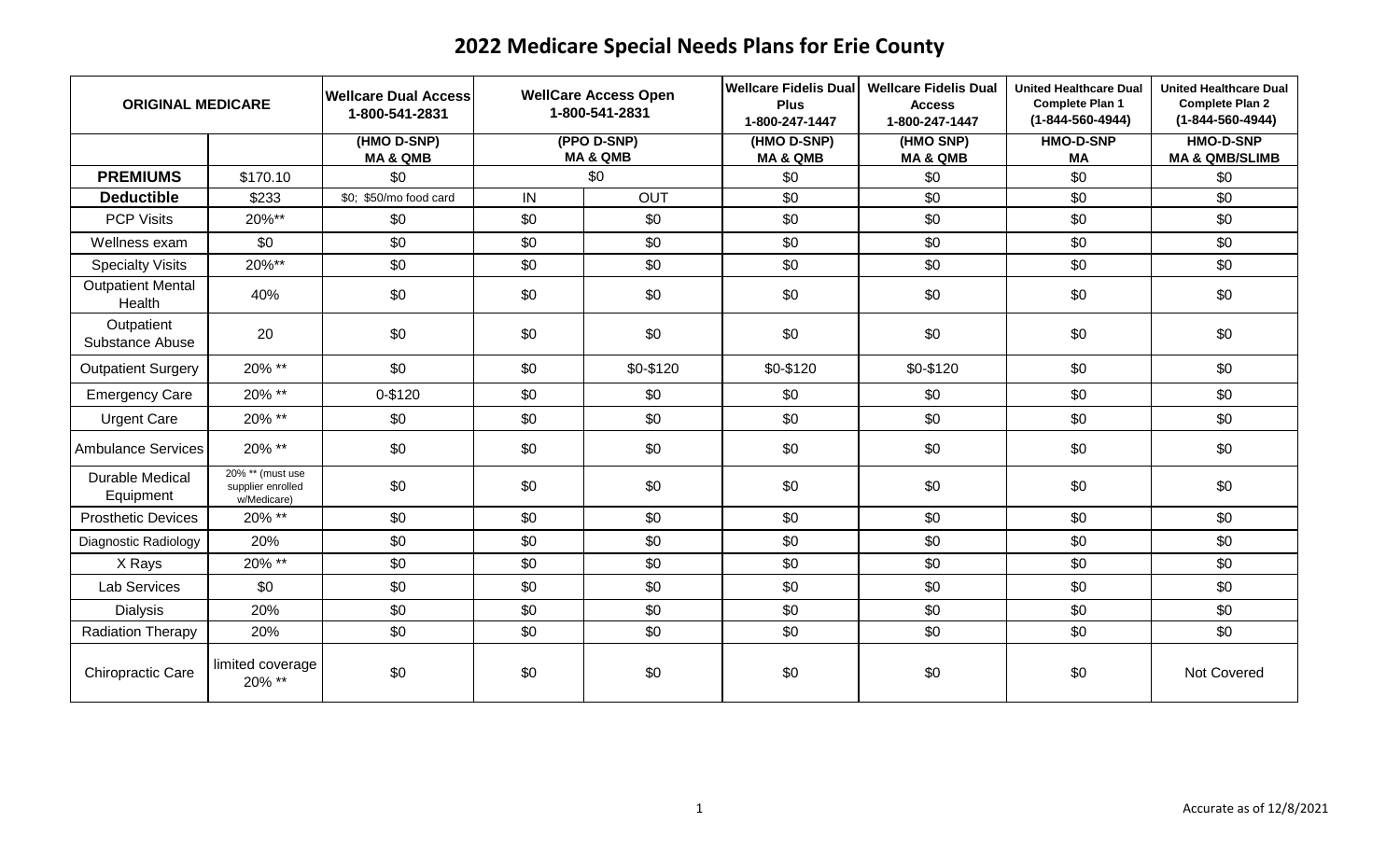| <b>ORIGINAL MEDICARE</b>                |                                            | <b>Wellcare Dual Access</b><br>1-800-541-2831 | <b>WellCare Access</b><br>1-800-541-2831 |                                       | <b>Wellcare Fidelis Dual</b><br><b>Plus</b><br>1-888-343-3547 | <b>Wellcare Fidelis Dual</b><br><b>Access</b><br>1-800-247-1447 | <b>United Healthcare Dual</b><br><b>Complete Plan 1</b><br>$(1 - 844 - 560 - 4944)$ | <b>United Healthcare Dual</b><br><b>Complete Plan 2</b><br>$(1 - 844 - 560 - 4944)$ |
|-----------------------------------------|--------------------------------------------|-----------------------------------------------|------------------------------------------|---------------------------------------|---------------------------------------------------------------|-----------------------------------------------------------------|-------------------------------------------------------------------------------------|-------------------------------------------------------------------------------------|
|                                         |                                            | (HMO D-SNP)<br><b>MA &amp; QMB</b>            |                                          | (PPO D-SNP)                           | (HMO D-SNP)<br><b>MA-OMB</b>                                  | (HMO SNP)<br><b>MA &amp; QMB</b>                                | <b>HMO-D-SNP</b><br>МA                                                              | <b>HMO-D-SNP</b><br><b>MA &amp; QMB/SLIMB</b>                                       |
| <b>PREMIUMS</b>                         | \$170.10                                   | \$0                                           |                                          | \$0                                   | \$0                                                           | \$0                                                             | \$0                                                                                 | \$0                                                                                 |
| <b>Deductible</b>                       | \$233                                      | \$0                                           | IN                                       | OUT                                   | \$0                                                           | \$0                                                             | \$0                                                                                 | \$0                                                                                 |
| Transportation                          | NOT COVERED                                | \$0 for up to 12 one-way<br>trips/yr          | \$0 copay for 12 one-<br>way trips/yr.   | 75% copay for 12 one-<br>way trips/yr | Not Covered                                                   | \$0 (10 one-way or 5 r/t<br>trips/yr)                           | \$0 Medicaid Covered<br>Trips/yr                                                    | \$0 Copay for up to 48<br>one0-way trips/yr                                         |
| <b>Medically Necessary</b><br>Foot Care | limited coverage<br>20% **                 | \$0                                           | \$0                                      | \$0                                   | \$0                                                           | \$0                                                             | \$0                                                                                 | \$0                                                                                 |
| <b>Routine Foot Care</b>                | NOT COVERED                                | Not Covered                                   | \$0                                      | \$0                                   | \$0                                                           | \$0                                                             | \$0                                                                                 | \$0 (4 visits/yr)                                                                   |
| P.T., O.T. and<br>Speech Therapy        | 20% **                                     | \$0                                           | \$0                                      | \$0                                   | \$0                                                           | \$0                                                             | \$0                                                                                 | \$0                                                                                 |
| <b>Inpatient Hospital</b>               | \$1,556 deductible                         | \$0                                           | \$0                                      | \$0                                   | \$0                                                           | \$0                                                             | \$0                                                                                 | \$0                                                                                 |
| <b>Inpatient Mental</b><br>Health*      | \$1,556 deductible                         | \$0                                           | \$0                                      | \$0                                   | \$0                                                           | \$0                                                             | \$0                                                                                 | \$0                                                                                 |
| <b>Skilled Nursing</b>                  | \$0 days 1-20,<br>\$194.50 days 21-<br>100 | \$0/day days 1-100                            | \$0/day for days<br>$1 - 100$            | \$0/day for days 1-<br>100            | \$0/day days 1-100                                            | \$0/day days 1-101                                              | \$0/day days 1-102                                                                  | \$0/day days 1-103                                                                  |
| Home Health Care                        | \$0                                        | \$0                                           | \$0                                      | \$0                                   | \$0                                                           | \$0                                                             | \$0                                                                                 | \$0                                                                                 |
| Mammograms                              | \$0                                        | \$0                                           | \$0                                      | \$0                                   | \$0                                                           | \$0                                                             | \$0                                                                                 | \$0                                                                                 |
| <b>Bone Mass</b>                        | \$0                                        | \$0                                           | \$0                                      | \$0                                   | \$0                                                           | \$0                                                             | \$0                                                                                 | \$0                                                                                 |
| <b>Colorectal Screening</b><br>Exams    | \$0                                        | \$0                                           | \$0                                      | \$0                                   | \$0                                                           | \$0                                                             | \$0                                                                                 | \$0                                                                                 |
| Flu, Pneumonia &<br><b>Hepatitis B</b>  | \$0                                        | \$0                                           | \$0                                      | \$0                                   | \$0                                                           | \$0                                                             | \$0                                                                                 | \$0                                                                                 |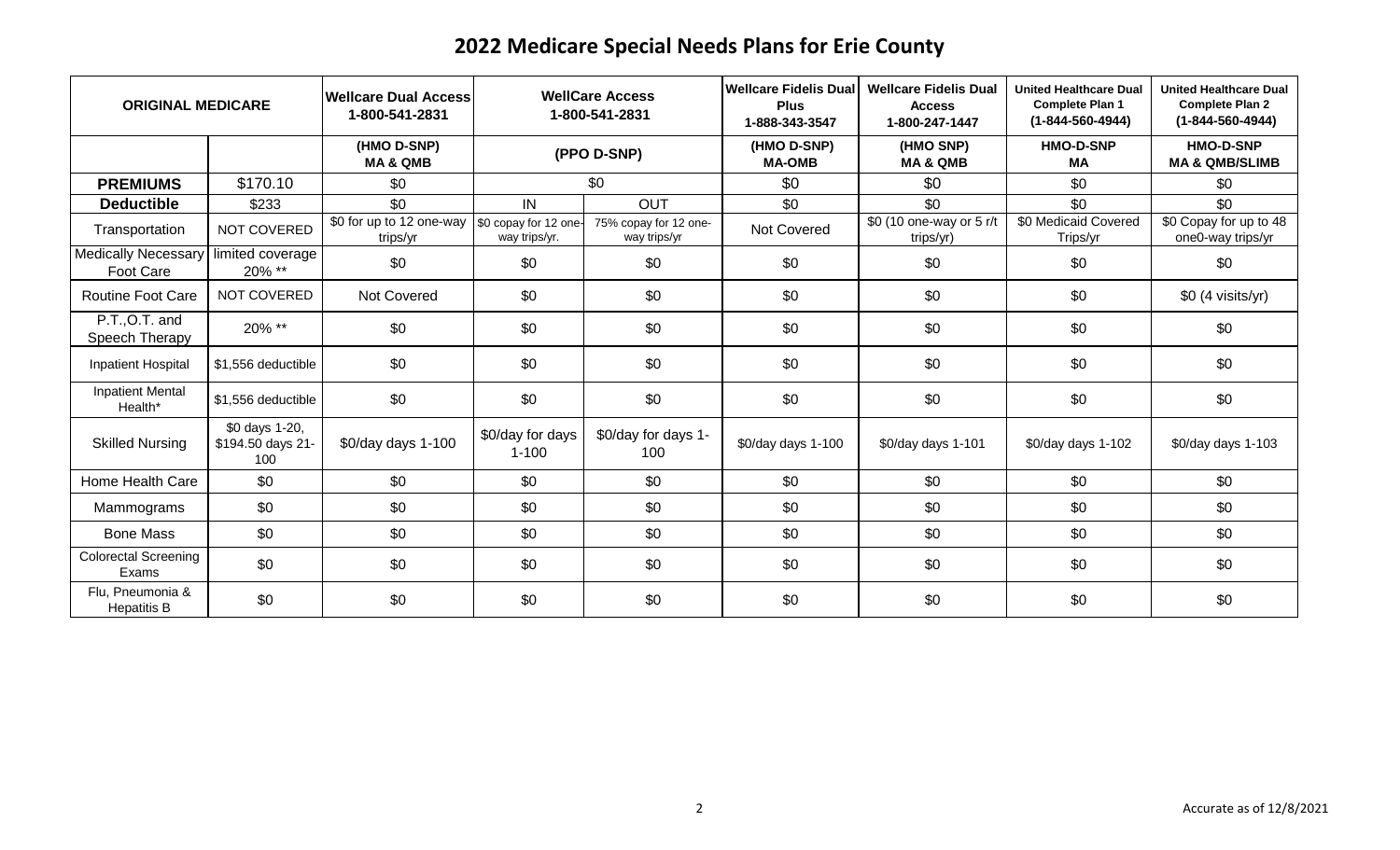| <b>ORIGINAL MEDICARE</b>          |                                                                                                                                                     | <b>Wellcare Dual Access</b><br>1-800-541-2831                                                     | <b>WellCare Access</b><br>1-800-541-2831                                             |                                                                            | <b>Wellcare Fidelis Dual</b><br><b>Plus</b><br>1-888-343-3547                                | <b>Wellcare Fidelis Dual</b><br><b>Access</b><br>1-800-247-1447                               | <b>United Healthcare Dual</b><br><b>Complete Plan 1</b><br>$(1 - 844 - 560 - 4944)$ | <b>United Healthcare Dual</b><br><b>Complete Plan 2</b><br>$(1 - 844 - 560 - 4944)$             |
|-----------------------------------|-----------------------------------------------------------------------------------------------------------------------------------------------------|---------------------------------------------------------------------------------------------------|--------------------------------------------------------------------------------------|----------------------------------------------------------------------------|----------------------------------------------------------------------------------------------|-----------------------------------------------------------------------------------------------|-------------------------------------------------------------------------------------|-------------------------------------------------------------------------------------------------|
|                                   |                                                                                                                                                     | (HMO D-SNP)<br><b>MA &amp; QMB</b>                                                                |                                                                                      | (PPO D-SNP)                                                                | (HMO D-SNP)<br><b>MA-OMB</b>                                                                 | (HMO SNP)<br><b>MA &amp; QMB</b>                                                              | <b>HMO-D-SNP</b><br>МA                                                              | <b>HMO-D-SNP</b><br><b>MA &amp; QMB/SLIMB</b>                                                   |
| <b>PREMIUMS</b>                   | \$170.10                                                                                                                                            | \$0                                                                                               |                                                                                      | \$0                                                                        | \$0                                                                                          | \$0                                                                                           | \$0                                                                                 | \$0                                                                                             |
| <b>Deductible</b>                 | \$233                                                                                                                                               | \$0                                                                                               | IN                                                                                   | OUT                                                                        | \$0                                                                                          | \$0                                                                                           | \$0                                                                                 | \$0                                                                                             |
| <b>Prescription Drugs</b>         | 0%-20% Part B<br>covered only; NO<br><b>PART D</b>                                                                                                  | \$0/\$1.35/\$3.95/<br>\$4.00/\$9.85/15%<br>\$0-Part B                                             | Copays<br>\$0/\$1.35/\$3.95/<br>\$4.00/\$9.85/15%;<br>\$0 for Part B<br><b>Drugs</b> | Copays<br>\$0/\$1.35/\$3.95/<br>\$4.00/\$9.85/15%; \$0<br>for Part B Drugs | Copays<br>\$0/\$1.35/\$3.95/\$4.00/<br>\$9.85/15%; \$0-Part B                                | Copays \$0/\$1.35/\$3.95/<br>\$4.00/ \$9.85/15%; \$0-<br>Part B:                              | Copays \$0/\$1.35/\$3.95/<br>\$4.00/ \$9.85/15%; \$0-<br>Part B:                    | Copays \$0/\$1.35/\$3.95/<br>\$4.00/ \$9.85/15%; \$0-<br>Part B:                                |
| <b>Vision Services</b>            | $20% + for 1 pair$<br>glasses/frames/cont<br>act lens after<br>cateract surgery 20%<br>+ coverage for<br>retinopathy exam 1<br>per yr for diabetics | \$0 Exams; \$200 routine \$200/yr max for<br>eyewear allowance                                    | \$0 exam;<br>eyewear<br>coverage                                                     | 40% exam; 40%<br>copay for \$200/yr<br>max eyewear<br>coverage             | \$0 for medicare -<br>covered services only                                                  | \$0 for medicare -<br>covered services only                                                   | \$0 exam; \$200/yr<br>max for eyewear<br>coverage                                   | \$0 exam; \$200/yr max<br>for eyewear coverage                                                  |
| <b>Hearing Services</b>           | 40% + Medically<br>necessary exams<br>only no aides                                                                                                 | \$0 Exams<br>\$1,500 Hearing Aid<br>Allowance for 2 aids/yr                                       | \$0 exam;<br>\$2,000 max for<br>2 aids                                               | 40% exam;<br>\$2,000/yr max for 2<br>aids                                  | max for 2 aids                                                                               | \$0 Exam; \$1,500/yr  \$0 Exam; \$700/yr max<br>for 2 aids                                    | \$0 exam; up to<br>\$2,000/yr max for 2<br>aids/yr                                  | \$0 exam; up to<br>\$2,000/yr max for 2<br>aids/yr                                              |
| Diabetic training and<br>supplies | 20%                                                                                                                                                 | \$0                                                                                               | \$0                                                                                  | \$0                                                                        | \$0                                                                                          | \$0-20%                                                                                       | \$0                                                                                 | \$0                                                                                             |
| <b>Dental Coverage</b>            | limited coverage                                                                                                                                    | \$0: 2 Exams, 2 Cleanings<br>per yr, 1 x-ray every 1-3 yrs;<br>\$3,000/yr max for all<br>services | \$0 copay for<br>\$4,000/yr max<br>preventive and<br>comprehensive                   | 50% copay for \$4,000/yr<br>max for preventive and<br>comprehensive        | \$0 2 Exams and<br>Cleanings/yr; 1 x-ray 1-3<br>yrs; \$750yr max for<br>preventive and comp. | \$02 Exams and<br>Cleanings/yr; 1 x-ray 1-3<br>yrs; \$1,000yr max for<br>preventive and comp. | \$1,000/yr max for covered<br>services                                              | \$0 Exam & Cleaning; up to \$0 Exam & Cleaning; up to<br>\$1,000/yr max for covered<br>services |
| Over The Counter                  |                                                                                                                                                     | \$450/qtr OTC card                                                                                |                                                                                      | \$300/qtr OTC; \$1,500/yr Flex                                             | \$350/qtr OTC card                                                                           | \$115/month OTC card                                                                          | \$150/mo OTC/Food Card                                                              | \$50/mo OTC/Food Card                                                                           |
| With full LIS                     |                                                                                                                                                     | \$0                                                                                               | \$0                                                                                  | \$0                                                                        | \$0                                                                                          | \$0                                                                                           | \$0                                                                                 | \$0                                                                                             |
| With full LIS & EPIC              |                                                                                                                                                     | \$0                                                                                               | \$0                                                                                  | \$0                                                                        | \$0                                                                                          | \$0                                                                                           | \$0                                                                                 | \$0                                                                                             |
| Max Out Of Pocket                 |                                                                                                                                                     | \$3,450                                                                                           | \$3,450                                                                              | \$5,150                                                                    | \$3,450                                                                                      | \$3,450                                                                                       | \$0                                                                                 | \$0                                                                                             |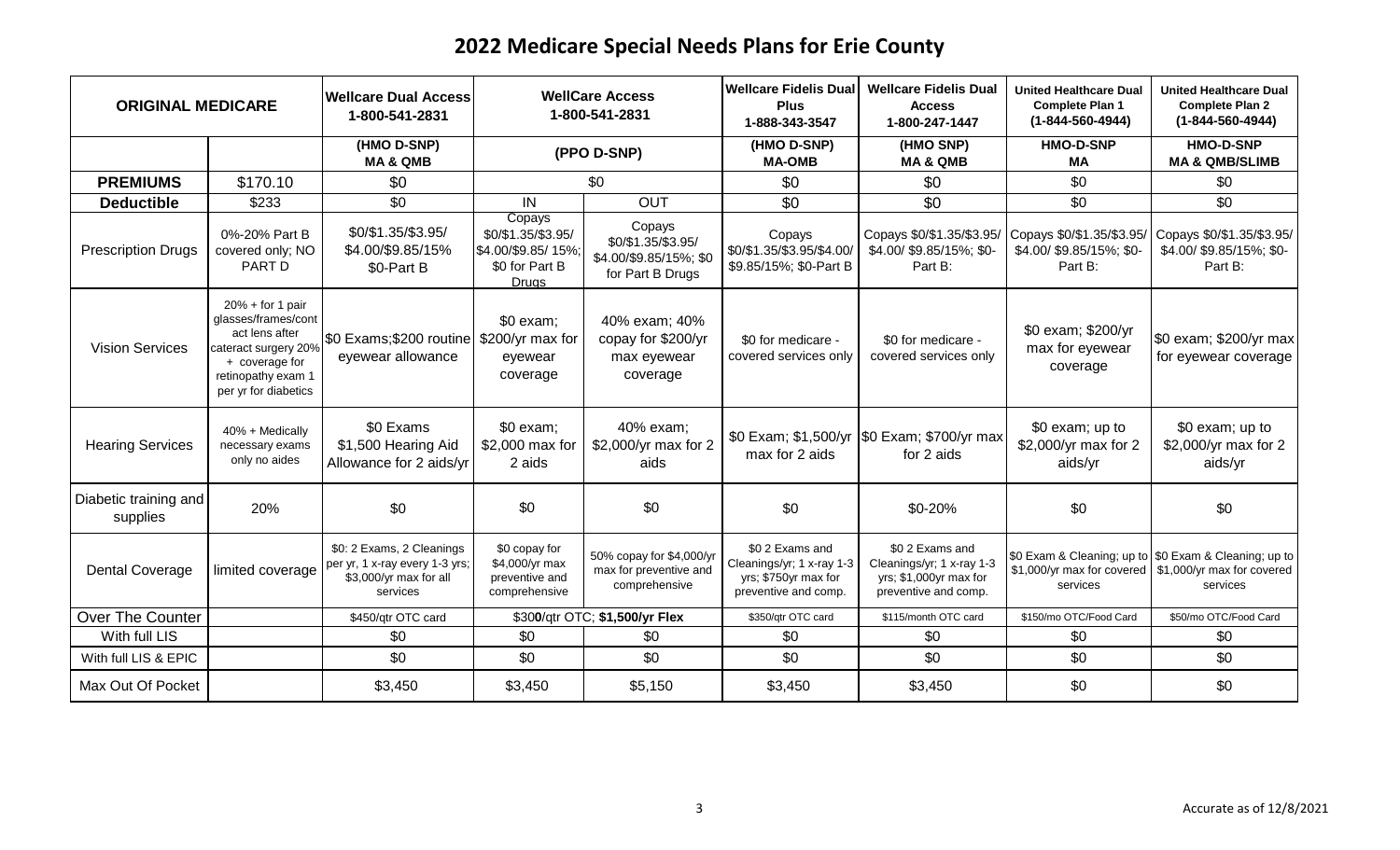| <b>ORIGINAL MEDICARE</b>            |                                                      | <b>United Healthcare</b><br><b>NHP</b><br>1-877-505-9101 | <b>Centers Plan</b><br><b>NHC</b><br>1-844-274-5227 | <b>Independent Health</b><br><b>Medicare Family</b><br><b>Choice</b><br>716-635-4900 | <b>Nacentia</b><br>1-888-477-4663 | <b>Humana Gold Plus</b><br>1-800-833-2364 |
|-------------------------------------|------------------------------------------------------|----------------------------------------------------------|-----------------------------------------------------|--------------------------------------------------------------------------------------|-----------------------------------|-------------------------------------------|
|                                     |                                                      | <b>Institutional with</b><br><b>MA</b>                   | <b>Institutional</b><br>with MA                     | <b>Institutional with</b><br>MA                                                      | <b>HMO SNP</b>                    | <b>HMO-D-SNP</b>                          |
| <b>PREMIUMS</b>                     | \$170.10                                             | \$0                                                      | \$0                                                 | \$42.40                                                                              | \$0                               | \$0                                       |
| <b>Deductible</b>                   | \$233                                                | \$0                                                      | \$0                                                 | \$0                                                                                  | \$0                               | \$0                                       |
| <b>PCP Visits</b>                   | $20\%**$                                             | \$0                                                      | \$0                                                 | \$0                                                                                  | \$0                               | \$0                                       |
| Wellness exam                       | \$0                                                  | \$0                                                      | \$0                                                 | \$0                                                                                  | \$0                               | \$0                                       |
| <b>Specialty Visits</b>             | $20\%^{**}$                                          | \$0                                                      | \$0                                                 | \$0                                                                                  | \$0                               | \$0                                       |
| <b>Outpatient Mental</b><br>Health  | 40%                                                  | \$0                                                      | \$0                                                 | \$0                                                                                  | \$0                               | \$0                                       |
| Outpatient<br>Substance Abuse       | 20                                                   | \$0                                                      | \$0                                                 | \$0                                                                                  | \$0                               | \$0                                       |
| <b>Outpatient Surgery</b>           | 20% **                                               | \$0                                                      | \$0                                                 | 10%                                                                                  | \$0                               | \$0                                       |
| <b>Emergency Care</b>               | $20\%$ **                                            | \$0                                                      | \$0                                                 | \$90                                                                                 | \$0                               | \$0                                       |
| <b>Urgent Care</b>                  | 20% **                                               | \$0                                                      | \$0                                                 | \$0                                                                                  | \$0                               | \$0                                       |
| <b>Ambulance Services</b>           | 20% **                                               | \$0                                                      | \$0                                                 | \$55 ground 20%<br>air                                                               | \$0                               | \$0                                       |
| <b>Durable Medical</b><br>Equipment | 20% ** (must use<br>supplier enrolled<br>w/Medicare) | \$0                                                      | \$0                                                 | 10%                                                                                  | \$0                               | \$0                                       |
| <b>Prosthetic Devices</b>           | 20% **                                               | \$0                                                      | \$0                                                 | 10%                                                                                  | \$0                               | \$0                                       |
| Diagnostic Radiology                | 20%                                                  | \$0                                                      | \$0                                                 | 10%                                                                                  | \$0                               | \$0                                       |
| X Rays                              | 20% **                                               | \$0                                                      | \$0                                                 | 10%                                                                                  | \$0                               | \$0                                       |
| <b>Lab Services</b>                 | \$0                                                  | \$0                                                      | \$0                                                 | \$0                                                                                  | \$0                               | \$0                                       |
| <b>Dialysis</b>                     | 20%                                                  | \$0                                                      | \$0                                                 | \$0                                                                                  | \$0                               | \$0                                       |
| <b>Radiation Therapy</b>            | 20%                                                  | \$0                                                      | \$0                                                 | 10%                                                                                  | \$0                               | \$0                                       |
| Chiropractic Care                   | limited coverage<br>20% **                           | \$0                                                      | \$0                                                 | \$0                                                                                  | \$0                               | \$0                                       |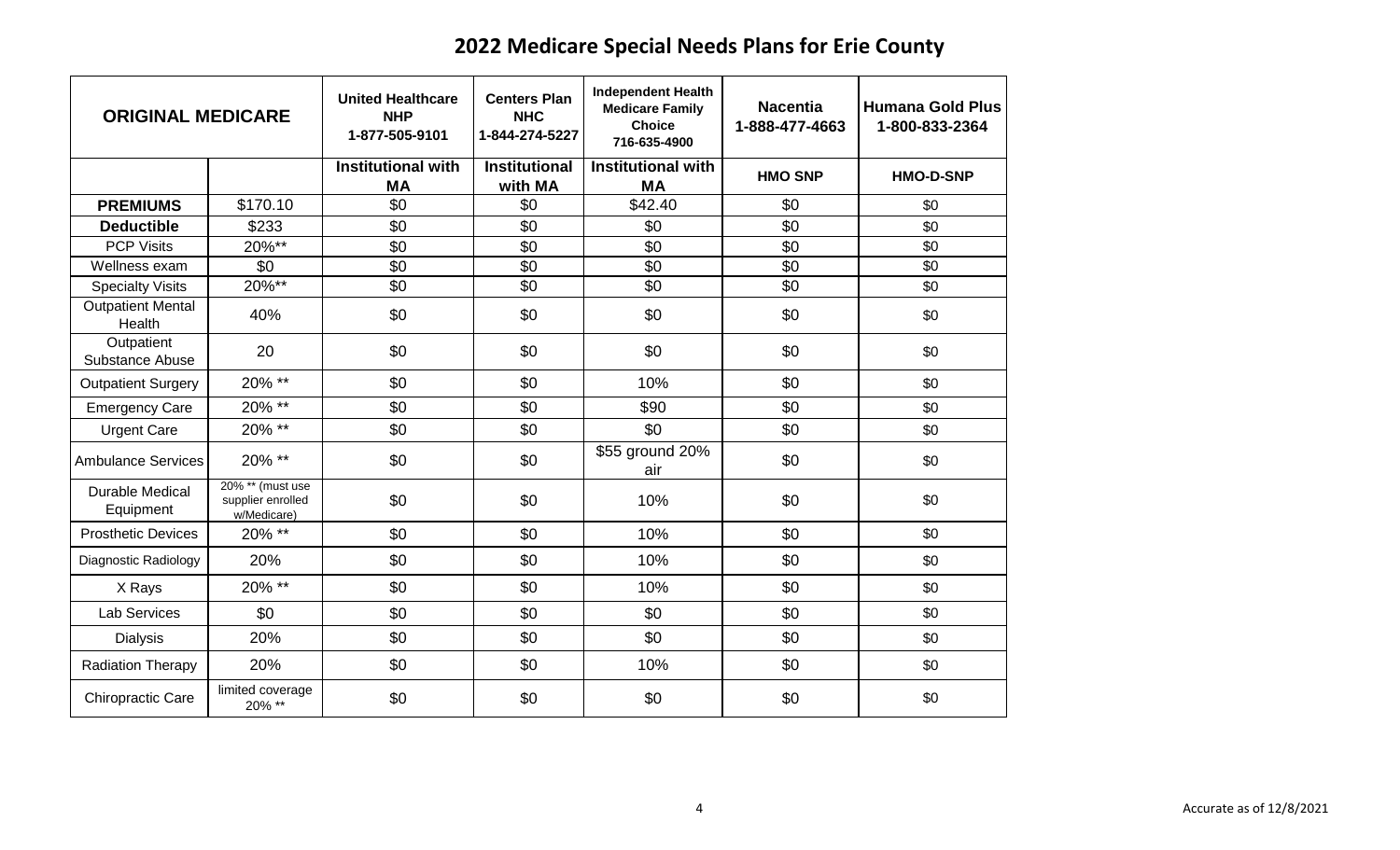| <b>ORIGINAL MEDICARE</b>                       |                                            | <b>United Healthcare</b><br><b>NHP</b><br>1(877) 505-9101 | <b>Centers Plan</b><br><b>NHC</b><br>1-844-274-5227               | <b>Independent Health</b><br><b>Medicare Family</b><br><b>Choice</b><br>716-635-4900 | <b>Nacentia</b><br>1-888-477-4663 | <b>Humana Gold Plus</b><br>1-800-833-2364 |
|------------------------------------------------|--------------------------------------------|-----------------------------------------------------------|-------------------------------------------------------------------|--------------------------------------------------------------------------------------|-----------------------------------|-------------------------------------------|
|                                                |                                            | <b>Institutional with MA</b>                              | <b>Institutional</b><br>with MA                                   | <b>Institutional with</b><br><b>MA</b>                                               | <b>HMO SNP</b>                    | HMO-D-SNP                                 |
| <b>PREMIUMS</b>                                | \$170.10                                   | \$0                                                       | 0-\$42.40                                                         | \$42.40                                                                              | \$0                               | \$0                                       |
| <b>Deductible</b>                              | \$233                                      | \$0                                                       | \$0                                                               | \$0                                                                                  | \$0                               | \$0                                       |
| Transportation                                 | NOT COVERED                                | \$0 (24 one-way<br>trips/yr)                              | Not Covered                                                       | \$0 (36 one-way<br>trips/yr)                                                         | \$0 (8 one-way trips/yr)          | \$0 (48 one-way trips)                    |
| <b>Medically Necessary</b><br><b>Foot Care</b> | limited<br>coverage 20%<br>$***$           | \$0                                                       | $$0:$ exams/<br>treatment for<br>diabetes-related<br>nerve damage | \$0                                                                                  | \$0                               | \$0                                       |
| <b>Routine Foot Care</b>                       | <b>NOT COVERED</b>                         | \$0 (2 visits/yr)                                         | \$0/yr                                                            | \$0                                                                                  |                                   | \$0                                       |
| P.T., O.T. and<br>Speech Therapy               | 20% **                                     | \$0                                                       | \$0                                                               | \$0                                                                                  | \$0                               | \$0                                       |
| Inpatient Hospital                             | \$1,556<br>deductible                      | \$0                                                       | \$0                                                               | \$250/stay<br>\$600 annual limit                                                     | \$0                               | \$0                                       |
| <b>Inpatient Mental</b><br>Health*             | \$1,556<br>deductible                      | \$0                                                       | \$0                                                               | \$250/stay<br>\$600 annual limit                                                     | \$0                               | \$0                                       |
| <b>Skilled Nursing</b>                         | \$0 days 1-20,<br>\$194.50 days 21-<br>100 | \$0                                                       | \$0                                                               | \$0                                                                                  | \$0                               | \$0                                       |
| Home Health Care                               | \$0                                        | \$0                                                       | \$0                                                               | \$0                                                                                  | \$0                               | \$0                                       |
| Mammograms                                     | \$0                                        | \$0                                                       | \$0                                                               | \$0                                                                                  | \$0                               | \$0                                       |
| <b>Bone Mass</b>                               | \$0                                        | \$0                                                       | \$0                                                               | \$0                                                                                  | \$0                               | \$0                                       |
| Colorectal<br><b>Screening Exams</b>           | \$0                                        | \$0                                                       | \$0                                                               | \$0                                                                                  | \$0                               | \$0                                       |
| Flu, Pneumonia &<br><b>Hepatitis B</b>         | \$0                                        | \$0                                                       | \$0                                                               | \$0                                                                                  | \$0                               | \$0                                       |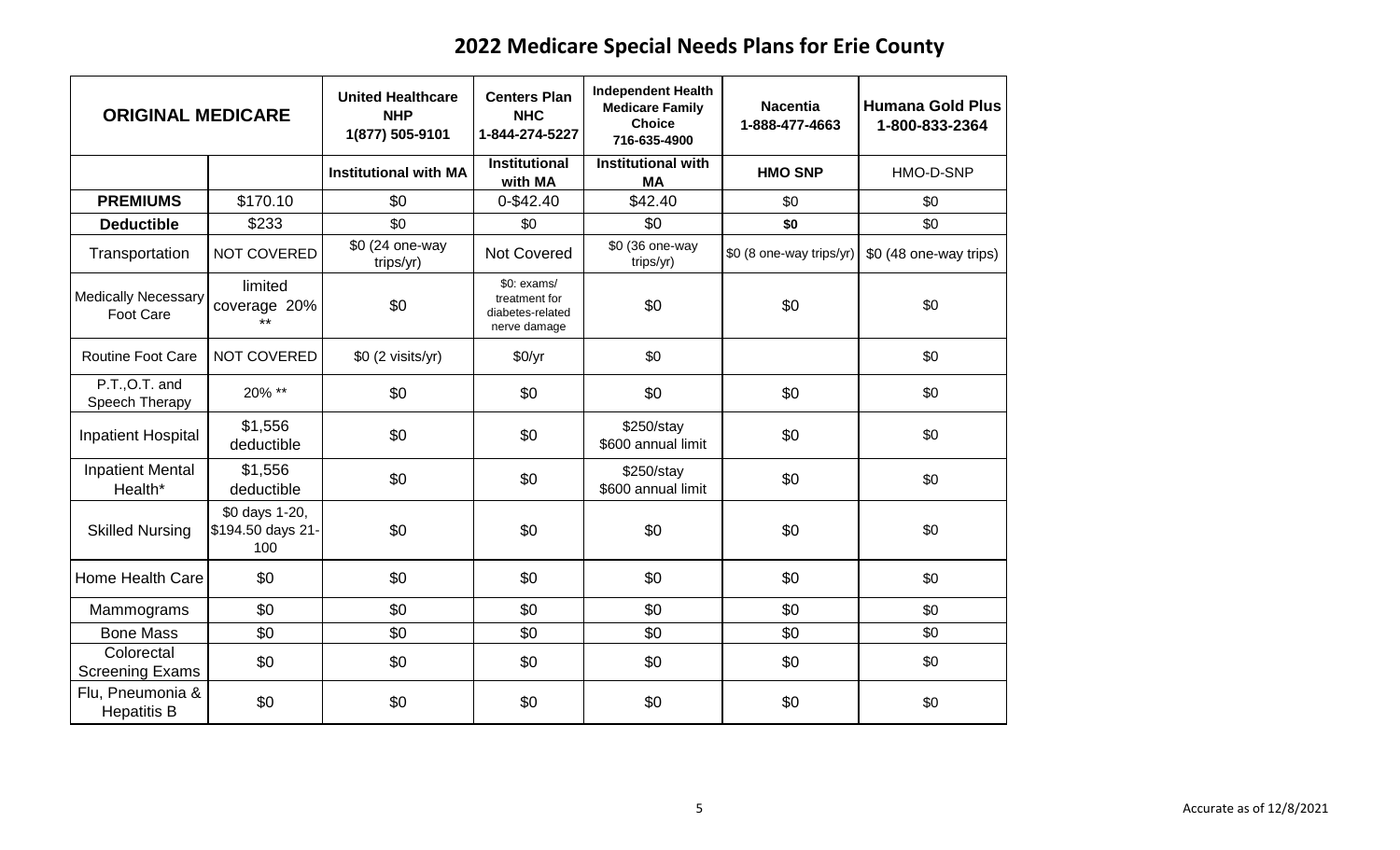| <b>ORIGINAL MEDICARE</b>          |                                                                                                                             | <b>United Healthcare</b><br><b>NHP</b><br>1(877) 505-9101                                                                        | <b>Centers Plan</b><br><b>NHC</b><br>1-844-274-5227                                               | <b>Independent Health</b><br><b>Medicare Family</b><br><b>Choice</b><br>716-635-4900                                               | <b>Nacentia</b><br>1-888-477-4663                                                                           | <b>Humana Gold Plus</b><br>1-800-833-2364                                                |
|-----------------------------------|-----------------------------------------------------------------------------------------------------------------------------|----------------------------------------------------------------------------------------------------------------------------------|---------------------------------------------------------------------------------------------------|------------------------------------------------------------------------------------------------------------------------------------|-------------------------------------------------------------------------------------------------------------|------------------------------------------------------------------------------------------|
|                                   |                                                                                                                             | <b>Institutional with MA</b>                                                                                                     | <b>Institutional</b><br>with MA                                                                   | <b>Institutional with</b><br><b>MA</b>                                                                                             | <b>HMO SNP</b>                                                                                              | <b>HMO-D-SNP</b>                                                                         |
| <b>PREMIUMS</b>                   | \$170.10                                                                                                                    | \$0                                                                                                                              | 0-\$42.40                                                                                         | \$42                                                                                                                               | \$0                                                                                                         | \$0                                                                                      |
| <b>Deductible</b>                 | \$233                                                                                                                       | $\overline{30}$                                                                                                                  | \$0                                                                                               | $\overline{50}$                                                                                                                    | $\overline{50}$                                                                                             | \$0                                                                                      |
| <b>Prescription Drugs</b>         | 0%-20% Part B<br>covered only;<br>NO PART D                                                                                 | Copays<br>\$0/\$1.35/\$3.95/<br>\$4.00/\$9.85/15%<br>Part B: \$0                                                                 | Copays \$0-<br>25%<br>Part B: \$0                                                                 | Copays<br>\$4/\$15/25%/25%/<br>33%; Part B: \$0                                                                                    | Copays<br>\$0/\$1.35/\$4.00 Part<br>over the counter<br>drug benefit                                        | Copays<br>B: \$0: Up to \$1,560/yr \\$0/\$1.35/\$3.95/ \$4.00/<br>\$9.85/15% \$0-Part B: |
| <b>Vision Services</b>            | $20% + for 1 pair$<br>glasses/frames/cont<br>act lens after<br>+ coverage for<br>retinopathy exam 1<br>per yr for diabetics | \$0 Exams, \$0 Post<br>Cataract Eyewear, \$0<br>cateract surgery 20% every 2 yrs; up to \$150/yr<br>routine eyewear<br>allowance | \$0: Exams; up to<br>\$100 eyewear<br>allowance per 2 yr,<br>\$0 post cateract<br>surgery glasses | \$0 Exams; \$0 Post<br>Cataract Eyewear; up to<br>\$150/yr for eyewear<br>including diabetic<br>retinopathy and retinal<br>imaging | \$0 exam; \$0 post<br>cataract Eyewear;<br>\$0 routine exam; up<br>to \$355/yr routine<br>eyewear allowance | \$0 for Covered<br>Services; \$300/yr Max<br>eyewear allowance                           |
| <b>Hearing Services</b>           | 40% + Medically<br>necessary<br>exams only no<br>aides                                                                      | \$0 Exams,<br>\$2,000 Hearing Aid<br>Allowance every 2<br>yrs                                                                    | \$0 Exams; \$600<br><b>Hearing Aid</b><br>Allowance every<br>3 yrs.                               | \$0 Exams,<br>\$45 fitting exam; \$499-<br>\$2,799/ear for Start<br>Hearing Network aid<br>devices                                 | \$0 Routine Exams,<br>\$1,200/yr max for 2<br>aids                                                          | \$0/yr Exam; \$0/aid<br>allowance every 3<br>years from Tru<br>Hearing                   |
| Diabetic training<br>and supplies | 20%                                                                                                                         | \$0 Training, \$0 Shoes or<br>Inserts, \$0 Supplies<br>(covered brands)                                                          | \$0 training<br>, supplies &<br>therapeutic shoes                                                 | \$0                                                                                                                                | \$0 Training, \$0<br>shoes or inserts, \$0<br>Supplies                                                      | \$0 Training, \$0 shoes<br>or inserts, \$0 Supplies                                      |
| <b>Dental Coverage</b>            | limited<br>coverage                                                                                                         | \$0 for Covered Services,<br>\$1,000 limit                                                                                       | \$0 copay: 2<br>Cleanings, 2 x-<br>rays; 2 Exams                                                  | <b>Not Covered</b>                                                                                                                 | \$0 for 2 exams, x-rays,<br>cleanings/yr; \$700/yr in<br>preventive and<br>comprehensive benefit            | \$0 for Covered<br>Services; up to<br>\$1,000/yr                                         |
| Over The Counter                  |                                                                                                                             | \$155/qtr OTC card                                                                                                               |                                                                                                   | \$100/qtr; \$400/yr OTC                                                                                                            | \$400/mo OTC                                                                                                |                                                                                          |
| With full LIS                     |                                                                                                                             | $\overline{50}$                                                                                                                  | \$0                                                                                               | $\overline{50}$                                                                                                                    | \$0                                                                                                         | $\overline{50}$                                                                          |
| With full LIS & EPIC              |                                                                                                                             | \$0                                                                                                                              | \$0                                                                                               | \$0                                                                                                                                | \$0                                                                                                         | \$0                                                                                      |
| Max Out Of Pocket                 |                                                                                                                             | \$3,000                                                                                                                          | \$7,550                                                                                           | \$7,550                                                                                                                            | \$6,700                                                                                                     | \$7,550                                                                                  |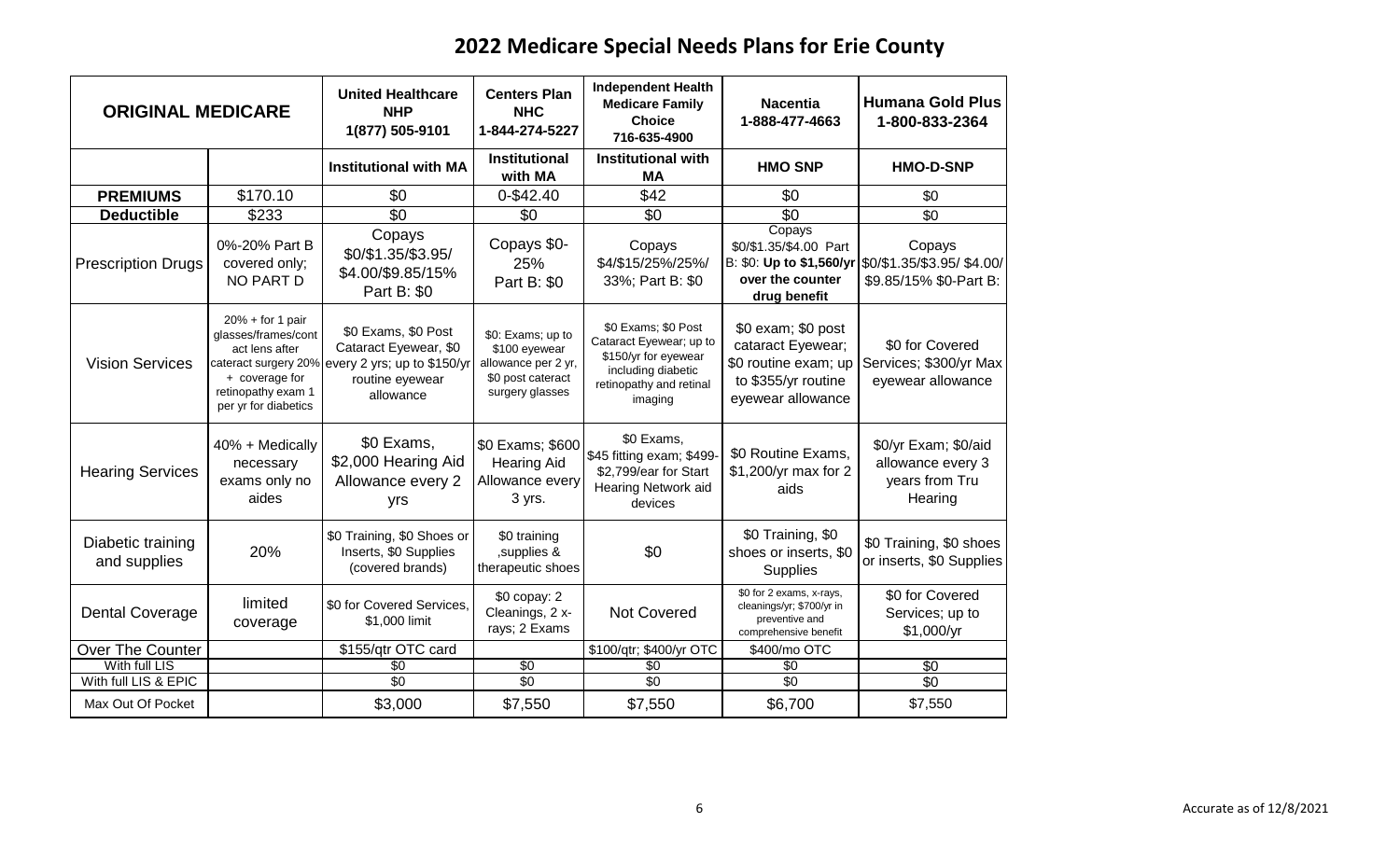| <b>ORIGINAL MEDICARE</b>             | <b>HumanaChoice</b><br><b>SNP-DE (020)</b>        |     | <b>Independent Health Assure</b><br>Advantage | <b>Aetna Medicare</b><br><b>Assure</b><br>1-833-859-6031               |                                    |
|--------------------------------------|---------------------------------------------------|-----|-----------------------------------------------|------------------------------------------------------------------------|------------------------------------|
|                                      |                                                   |     | <b>PPO-D-SNP</b>                              | (HMO SNP) C SNP Diabetes and<br><b>Chronic Heart Failure Diagnoses</b> | (HMO D SNP)<br><b>MA &amp; QMB</b> |
| <b>PREMIUMS</b>                      | \$170.10                                          |     | \$0.00                                        | \$60                                                                   | \$0                                |
| <b>Deductible</b>                    | \$233                                             |     | \$0                                           | \$0                                                                    | \$0                                |
| <b>PCP Visits</b>                    | 20%**                                             | \$0 | \$0                                           | \$0                                                                    | \$0                                |
| Wellness exam                        | \$0                                               | \$0 | \$0                                           | \$0                                                                    | \$0                                |
| <b>Specialty Visits</b>              | 20%**                                             | \$0 | \$0                                           | \$0-\$30                                                               | \$0                                |
| <b>Outpatient Mental Health</b>      | 40%                                               | \$0 | \$0                                           | \$30                                                                   | \$0                                |
| <b>Outpatient Substance</b><br>Abuse | 20                                                | \$0 | \$0                                           | \$30                                                                   | \$0                                |
| <b>Outpatient Surgery</b>            | 20% **                                            | \$0 | \$0                                           | \$300/\$350                                                            | \$0                                |
| <b>Emergency Care</b>                | 20% **                                            | \$0 | \$0                                           | \$90                                                                   | \$0                                |
| <b>Urgent Care</b>                   | 20% **                                            | \$0 | \$0                                           | \$65                                                                   | \$0                                |
| <b>Ambulance Services</b>            | 20% **                                            | \$0 | \$0                                           | \$300 ground<br>20% for air                                            | \$0                                |
| <b>Durable Medical</b><br>Equipment  | 20% ** (must use supplier<br>enrolled w/Medicare) | \$0 | \$0                                           | 10%-20%                                                                | \$0                                |
| <b>Prosthetic Devices</b>            | 20% **                                            | \$0 | \$0                                           | 20%                                                                    | \$0                                |
| Diagnostic Radiology                 | 20%                                               | \$0 | \$0                                           | \$200                                                                  | \$0                                |
| X Rays                               | 20% **                                            | \$0 | \$0                                           | \$30                                                                   | \$0                                |
| <b>Lab Services</b>                  | \$0                                               | \$0 | \$0                                           | \$0 labs; 20% genetic tests                                            | \$0                                |
| <b>Dialysis</b>                      | 20%                                               | \$0 | \$0                                           | \$30                                                                   | \$0                                |
| <b>Radiation Therapy</b>             | 20%                                               | \$0 | \$0                                           | 20%                                                                    | \$0                                |
| Chiropractic Care                    | limited coverage<br>20% **                        | \$0 | \$0                                           | \$20                                                                   | \$0                                |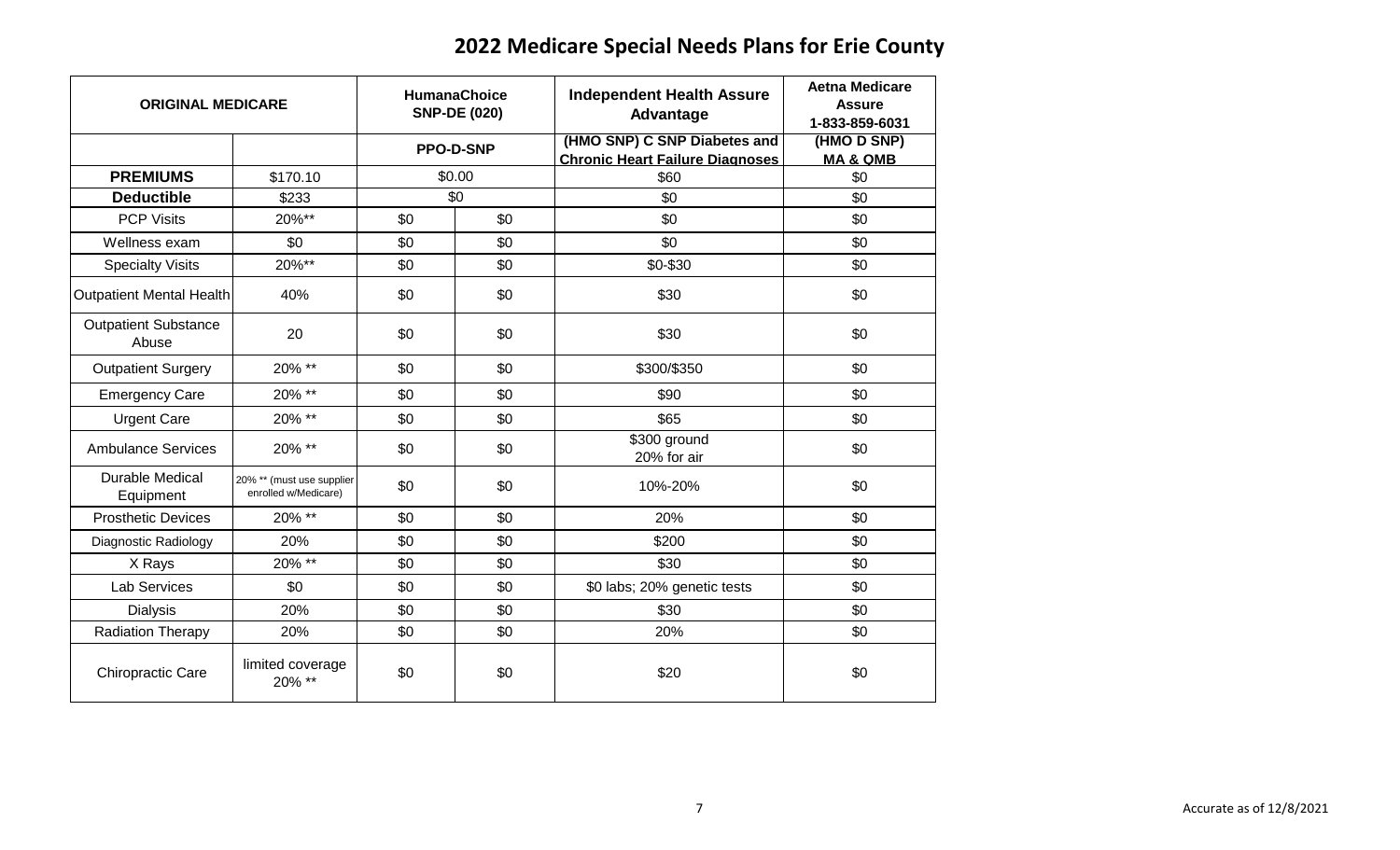| <b>ORIGINAL MEDICARE</b>                       | <b>HumanaChoice</b><br><b>SNP-DE (020)</b>              |                                 | <b>Independent Health Assure</b><br><b>Advantage</b> | <b>Aetna Medicare</b><br><b>Assure</b><br>1-833-859-6031               |                                    |
|------------------------------------------------|---------------------------------------------------------|---------------------------------|------------------------------------------------------|------------------------------------------------------------------------|------------------------------------|
|                                                |                                                         | <b>PPO-D-SNP</b>                |                                                      | (HMO SNP) C SNP Diabetes and<br><b>Chronic Heart Failure Diagnoses</b> | (HMO D SNP)<br><b>MA &amp; QMB</b> |
| <b>PREMIUMS</b>                                | \$170.10                                                |                                 | \$0.00                                               | \$60                                                                   | \$0                                |
| <b>Deductible</b>                              | \$233                                                   |                                 | \$0                                                  | \$0                                                                    | \$0                                |
| Transportation                                 | <b>Not Covered</b>                                      | \$0 for 48 one-<br>way trips/yr | \$0 for 48 one-<br>way trips/yr                      | \$0(12)<br>one-way trips/yr to plan<br>approved places                 | \$0                                |
| <b>Medically Necessary</b><br><b>Foot Care</b> | <b>Limited Coverage</b><br>20%**                        | \$0                             | \$0                                                  | \$0                                                                    | \$0                                |
| <b>Routine Foot Care</b>                       | Not Covered                                             | \$0                             | \$0                                                  | \$0                                                                    | \$0                                |
| P.T., O.T. and Speech<br>Therapy               | 20%**                                                   | \$0                             | \$0                                                  | \$20                                                                   | \$0                                |
| <b>Inpatient Hospital</b>                      | \$1,556 deductible                                      | \$0                             | \$0                                                  | \$275/day for days 1-6; \$0/day for<br>days 7+; \$1,925/yr Max         | \$0                                |
| Inpatient Mental Health*                       | \$1,556 deductible                                      | \$0                             | \$0                                                  | \$395/day for days 1-4; \$0/day for<br>days 5-90                       | \$0                                |
| <b>Skilled Nursing</b>                         | \$0/day for day 1-20,<br>194.50/days for<br>days 21-100 | \$0                             | \$0                                                  | \$0/day for days 1-20; \$188/day for<br>days 21-100                    | \$0                                |
| Home Health Care                               | \$0                                                     | \$0                             | \$0                                                  | \$0                                                                    | \$0                                |
| Mamograms                                      | \$0                                                     | \$0                             | \$0                                                  | \$0                                                                    | \$0                                |
| <b>Bone Mass</b>                               | \$0                                                     | \$0                             | \$0                                                  | \$0                                                                    | \$0                                |
| <b>Colorectal Screening</b><br>Exams           | \$0                                                     | \$0                             | \$0                                                  | \$0                                                                    | \$0                                |
| Flu, Pneumonia & Hepatitis<br>В                | \$0                                                     | \$0                             | \$0                                                  | \$0                                                                    | \$0                                |